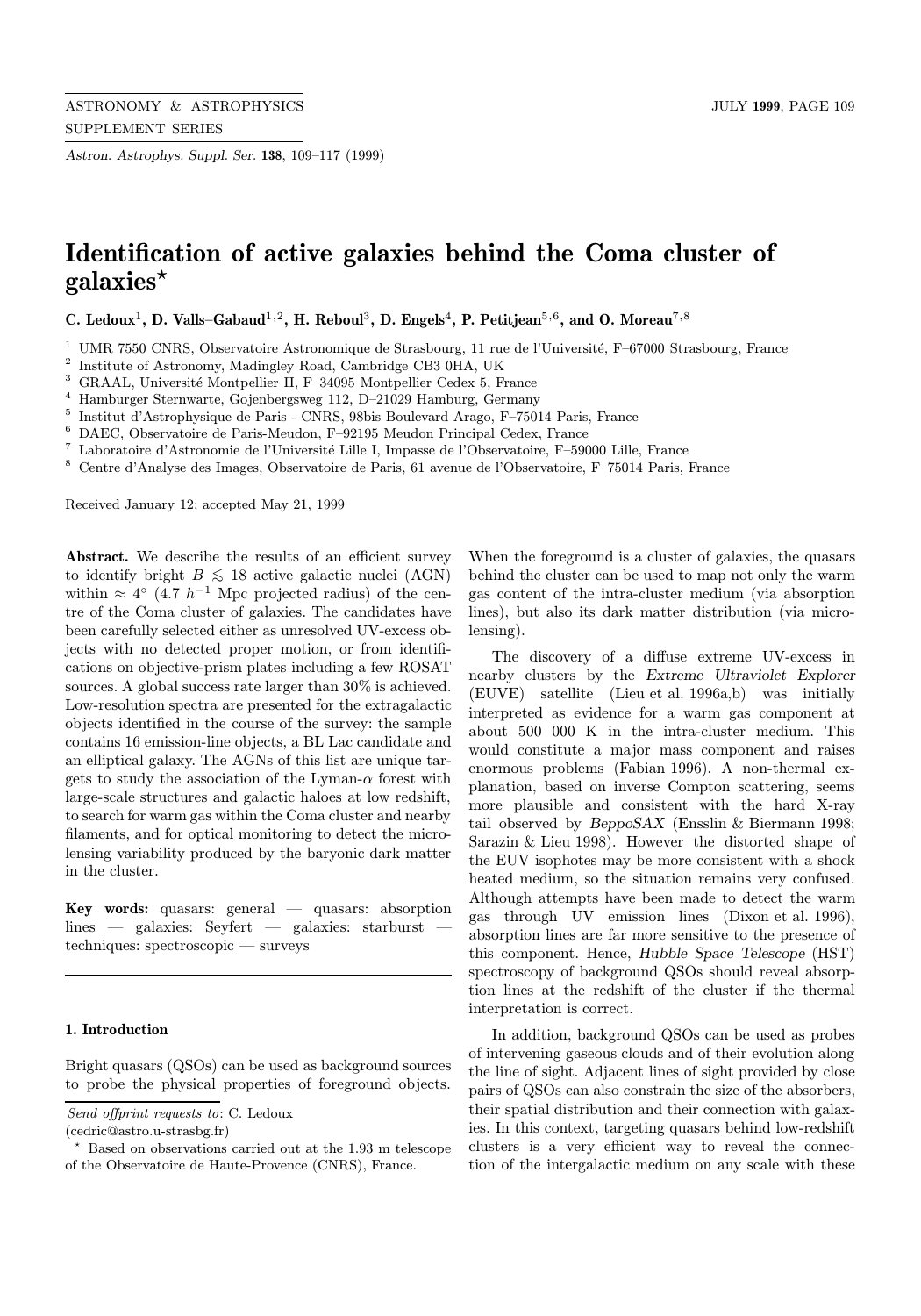concentrations of galaxies. Coma (Abell 1656, at a redshift of  $\langle z_{\text{Coma}} \rangle = 0.0229$  is ideal in this respect since it is one of the best studied areas of the sky as far as redshift coverage and galaxy properties are concerned (Biviano 1998).

Quasar pairs with projected separations of no more than a few arcminutes yield interesting constraints on the size, physical structure and kinematics of galactic haloes, clusters and filaments (Smette et al. 1995; Petitjean et al. 1998; D'Odorico et al. 1998). The ideal project however would be to observe a large number of QSOs in a small solid angle on the sky to probe all scales at the same time. Since absorption is extremely sensitive to the total amount of warm gas, this would probe even small column densities inside the cluster and also reveal, in the outskirts of the cluster, the connection with the large-scale filamentary network (Cen et al. 1994; Petitjean et al. 1995; Hernquist et al. 1996; Miralda-Escudé et al. 1996).

Besides the mapping of the warm gas in the cluster and in the neighbouring environment, a third goal of a QSO survey behind clusters is the mapping of their baryonic dark matter content. This can be achieved by monitoring the background QSOs searching for the expected micro-lensing signature in their light curves. The micro-lensing optical depth produced by a cluster is very large, a few  $10^{-3}$ , and for lens masses ranging from  $10^{-5}$  to  $10^{-3} M_{\odot}$  the events will have typical time scales of days (Walker & Ireland 1995; Tadros et al. 1998; Wu & Xue 1998). A program to monitor a few tens of QSOs behind Coma for instance, for 5 months with a daily sampling rate, should reveal dozens of micro-lensing events and produce a 2-D mapping of the baryonic dark matter within the cluster.

There are however very few quasars known to date behind low-redshift clusters and clearly additional background quasars, and more generally galaxies with an active galactic nucleus, are badly needed for all these studies. These sources have to be bright enough to be accessible for medium-resolution spectroscopy with the HST and for optical monitoring with small/medium-size ground-based telescopes.

Until now optical searches for quasars have only been performed systematically behind Virgo (He et al. 1984; Impey & He 1986), where 29 QSOs were found out of 82 candidates observed at the Palomar 5-meter telescope. There are a few X-ray selected QSOs found in ROSAT images whose optical counterparts were identified in the Digitized Sky Survey around several clusters (Knezek & Bregman 1998). Although interesting, this technique only provides a handful of QSOs in the vicinity of clusters. There are also unpublished surveys around Abell 2029 and Abell 2255 (Horowitz et al. 1994). We report here on a survey (Ledoux et al. 1998) to complete the extant catalogues of QSOs/AGNs within a projected radius of  $\approx 4^{\circ}$  from the centre of the Coma cluster,

down to a limiting magnitude of about  $B < 18$ . We describe the selection methods in Sect. 2 and present the observations in Sect. 3. In Sects. 4 and 5, we discuss the characteristics of the extragalactic objects identified in this way, and conclude in Sect. 6 on the global efficiency of the selection.

Throughout this paper, we assume a standard Einstein-De Sitter cosmological model and a Hubble constant  $H_0 = 100 h \text{ km s}^{-1} \text{ Mpc}^{-1}$ .

## 2. Target selection

AGN candidates were selected with the criterion  $B\leq 18$  from 3 different sources: [1] the OMHR survey of UV-excess objects at the North Galactic pole (Moreau & Reboul 1995), [2] the Hamburg Quasar Survey (HQS) by Hagen et al. (1995) and [3] the ROSAT All-Sky Survey (RASS) using identifications on HQS plates (Bade et al. 1998).

We also selected the object US 370 (Usher 1981), which was classified as a QSO candidate with  $V = 18$  and  $U-V = -0.55$  by Berger et al. (1991). The proper motion of this target could not be measured due to the proximity of a bright star as mentioned by Moreau & Reboul (1995). A slit-less observation was performed by Weedman (1985) and we provide here a spectrum of US 370 to confirm its nature and measure its redshift properly.

# 2.1. OMHR candidates

Berger et al. (1991) performed a photometric  $(U, B, V)$ and astrometric analysis of 1221 UV-excess unresolved objects in a 40.5<sup> $\Box$ </sup> field almost centred on the selected area SA 57:

$$
12^{\mathrm{h}}52^{\mathrm{m}}08.6^{\mathrm{s}} < \alpha_{\mathrm{J}2000} < 13^{\mathrm{h}}21^{\mathrm{m}}39.2^{\mathrm{s}}
$$

 $26^{\circ}01'12'' < \delta_{J2000} < 32^{\circ}14'39''.$ 

They used the MAMA (Machine Automatique à Mesurer pour l'Astronomie) machine to scan three plates taken in 1962 at the Palomar 48-inch Schmidt. This field was fully reduced in  $U, B$  and  $V$  by Moreau & Reboul (1995) with a visual limiting magnitude 20.3. Amongst the ∼ 130 000 detected objects, the authors extracted a list of 1759 quasar candidates selected mainly as UV-excess unresolved objects. The colour criterion was  $U - V < 0.1$  with a typical accuracy of 0.1 for the  $U$  and  $V$  magnitudes. After rejection of the objects with previous spectroscopic identifications, a total of 1681 quasar candidates remained.

A recent comparison of the MAMA catalogues extracted from the Schmidt plates taken in 1962 with those obtained in the same way from OCA (Observatoire de la Côte d'Azur) Schmidt plates taken in 1991 and 1994 provides measures of proper motions of the above OMHR quasar candidates, among many other objects (Moreau & Reboul, in preparation). The limited field of view of the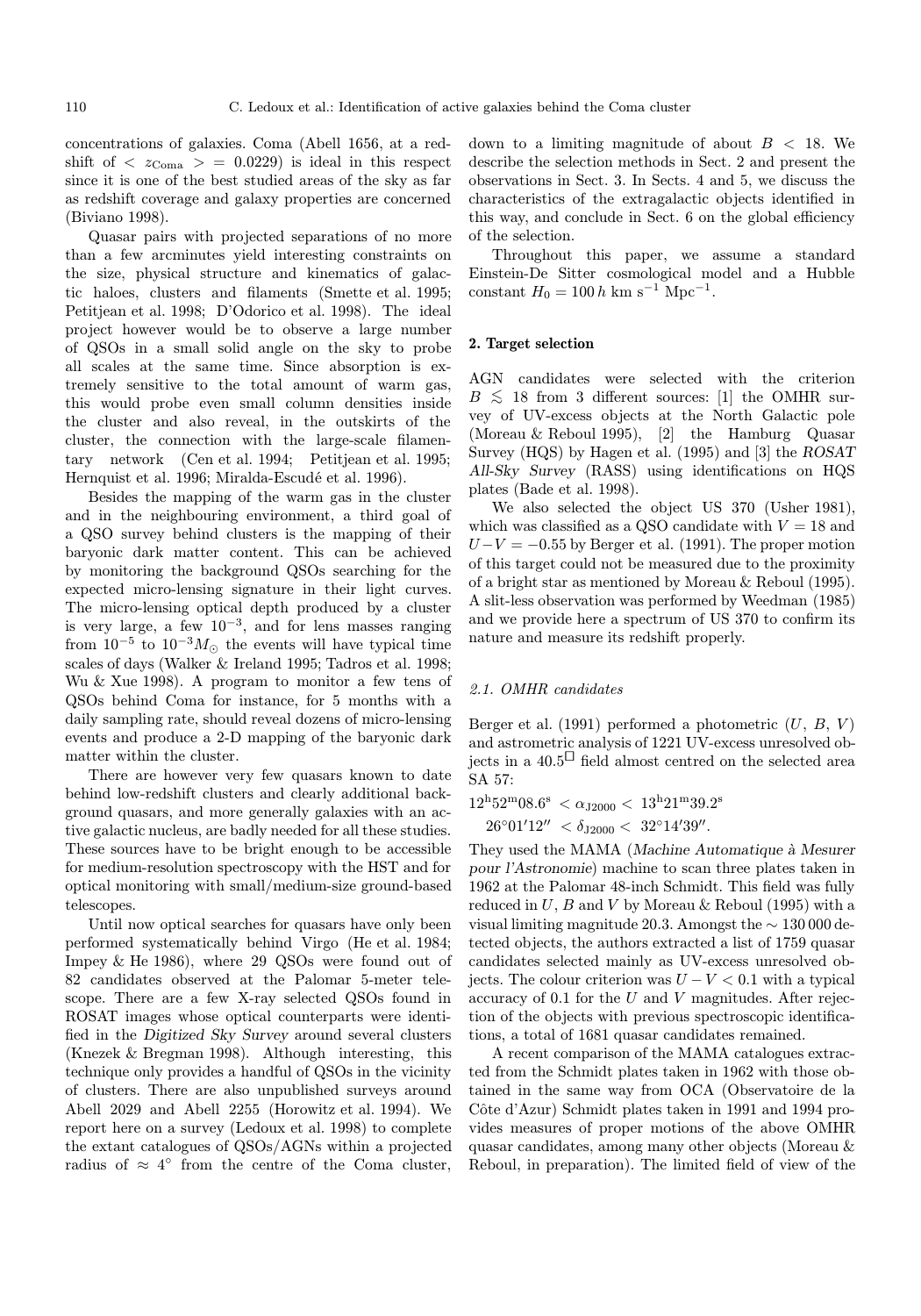OCA telescope constrained this proper motion survey to a  $26.7^{\square}$  field within:

 $12^{\rm h}56^{\rm m}42.1^{\rm s} < \alpha_{\rm J2000} < 13^{\rm h}20^{\rm m}41.4^{\rm s}$  $26°50'42'' < \delta_{J2000} < 31°57'51''.$ 

The  $1\sigma$  sensitivity of the measurement of proper motions is 5 to 8 mas yr<sup>-1</sup> for the magnitude range  $16 < V \le 18$ used in the present work.

The combined requirements of [1] unresolved morphology, [2] UV-excess and [3] absence of proper motion larger than about 10 mas  $yr^{-1}$  (i.e. a transverse velocity less than  $25 \text{ km s}^{-1}$  at 500 pc) give a priori high-quality quasar candidates. However, the constraint imposed by medium resolution spectroscopy with the HST restricted our choice to objects brighter than magnitude 18. Quasars this bright are drastically scarcer (and consequently samples are far more polluted by stars) than for visual magnitudes fainter than  $V = 18$  where the best and most numerous quasar candidates are expected to lie.

The sample of OMHR objects selected for observation finally contained the 18 brightest and bluest targets  $(B \leq 18, U - V \leq 0)$  with no proper motion detected at the 0.68 confidence level.

# 2.2. HQS and RASS candidates

Quasar candidates were selected from the HQS digitized objective-prism plates in two steps (Hagen et al. 1995, 1999). In the first step, prism spectra with a blue continuum are selected automatically from the digitized data which are available only at low resolution. The selected spectra are rescanned with the Hamburg PDS machine to yield high-resolution spectra having a dispersion of 139 nm mm<sup> $-1$ </sup> at H $\gamma$ . These spectra are interactively classified on a vector graphics screen. Non-blue spectra with stellar absorption features are discarded while the others are kept in an archive.

Blue stellar-like spectra are classified as "QSO/HS", meaning quasar or hot star candidate. Spectra with apparent emission lines or unusual continua are classified as "QSO" or "Narrow Emission". If the spectra are blue and featureless they enter the category "Unid" for "unidentified". The number of entries in these classes increases towards the "unidentified" sources, while the efficiency to find quasars in these classes decreases from "QSO" towards the other classes.

We selected from the archive all the objects with  $B \leq 18$  contained in the above mentioned classes within about 4◦ from the centre of the Coma cluster. Hagen et al. (1999) estimate that for  $z > 0.1$  and  $B \le 17.5$  less than 10% of the quasars are missed. Objects already known from the literature were discarded by cross-correlation with the NED and SIMBAD databases. We checked for overlaps with the OMHR survey, and discarded as well the objects with a significant proper motion (confidence level > 0.68) or colour  $U - V > 0$ . The final HQS list used to obtain follow-up spectroscopy contains 31 objects.

The HQS list was augmented by two AGN candidates from the RASS. X-ray sources from this survey are identified on the Schmidt plates of the HQS. The confirmation rate of the AGN candidates is very high, about  $> 90\%$ (Bade et al. 1992), but most of them are optically fainter than our selection limit or were already known. The first RASS source RXJ1252.6+3002 will be contained in the RASS Faint Source Catalog (Voges et al., in preparation) while the second one RXJ1303.7+2633 is published in the RASS Bright Source Catalogue (Voges et al. 1997). Also, HS 1312+2735 is listed as X-ray source in the latter catalogue (namely RXJ1314.3+2719).

#### 3. Optical spectroscopy

The spectroscopic observations aimed at confirming the nature of the selected candidates were carried out at the F/15 Cassegrain focus of the 1.93 m telescope at the Observatoire de Haute-Provence (CNRS, France) during the nights of April 8-15, 1997 and April 20-21, 27-29, 1998. The long-slit spectrograph CARELEC (Lemaitre et al. 1990) was operated with a 150 lines  $mm^{-1}$  grating leading to a dispersion of 26 nm mm<sup>-1</sup> in the wavelength range  $\lambda \lambda 380.0 - 725.0$  nm. The detector was a  $512 \times 512$  Tektronix CCD with 27  $\mu$ m pixels and a rms read-out noise of 9.2 electrons. Throughout the observing runs the atmospheric seeing usually ranged from 1" to 2".00 Most of the observations were made with a 2"5 slit width, which corresponds to a projected slit width on the detector of 62  $\mu$ m or 2.3 pixels. With this set-up, the overall instrumental resolution FWHM was 1.4 nm as measured on the He arc lines used for the wavelength calibration. An exposure time of 3600 s was enough to yield a signal-to-noise ratio larger than 10 in the spectra of the faintest candidates ( $B \approx 18$ ).

The sub-dwarf O star HZ 44 (Oke 1990) was used as a spectro-photometric standard during both observing runs. Depending on the atmospheric stability of the night, the absolute flux calibration is uncertain at the 20 to 50% level. The data were reduced and analyzed independently by two of us, with the LONG-SLIT package implemented within MIDAS (CL), and with IRAF (DVG). After flat-field correction and wavelength calibration, the object signal was extracted using the Horne algorithm (Horne 1986). It ensures an optimal signal-to-noise ratio for weak spectra while it possibly slightly underestimates the emission-line strength in extended sources.

# 4. Sample characteristics

The coordinates, apparent magnitudes and redshifts of the extragalactic objects are listed in Table 1.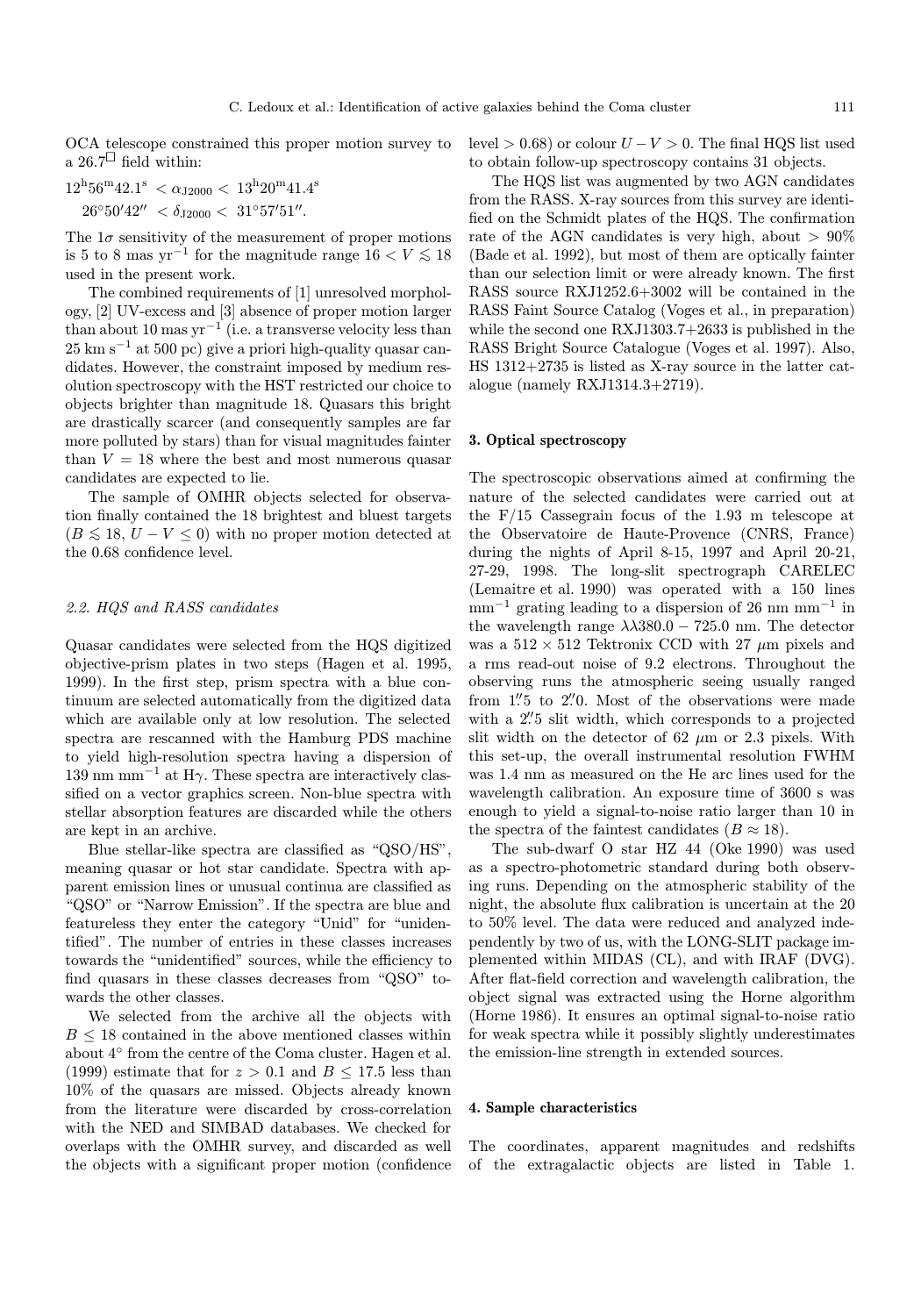

Fig. 1. Optical spectra of the extragalactic objects at a resolution FWHM of 1.4 nm: the calibrated flux  $F_\lambda$  in units of 10<sup>−17</sup> W  $m^{-2}$  nm<sup>-1</sup> is plotted against heliocentric wavelength  $\lambda$  in nm. The curve below each spectrum is the associated 1 $\sigma$  standard deviation of the noise in the same flux units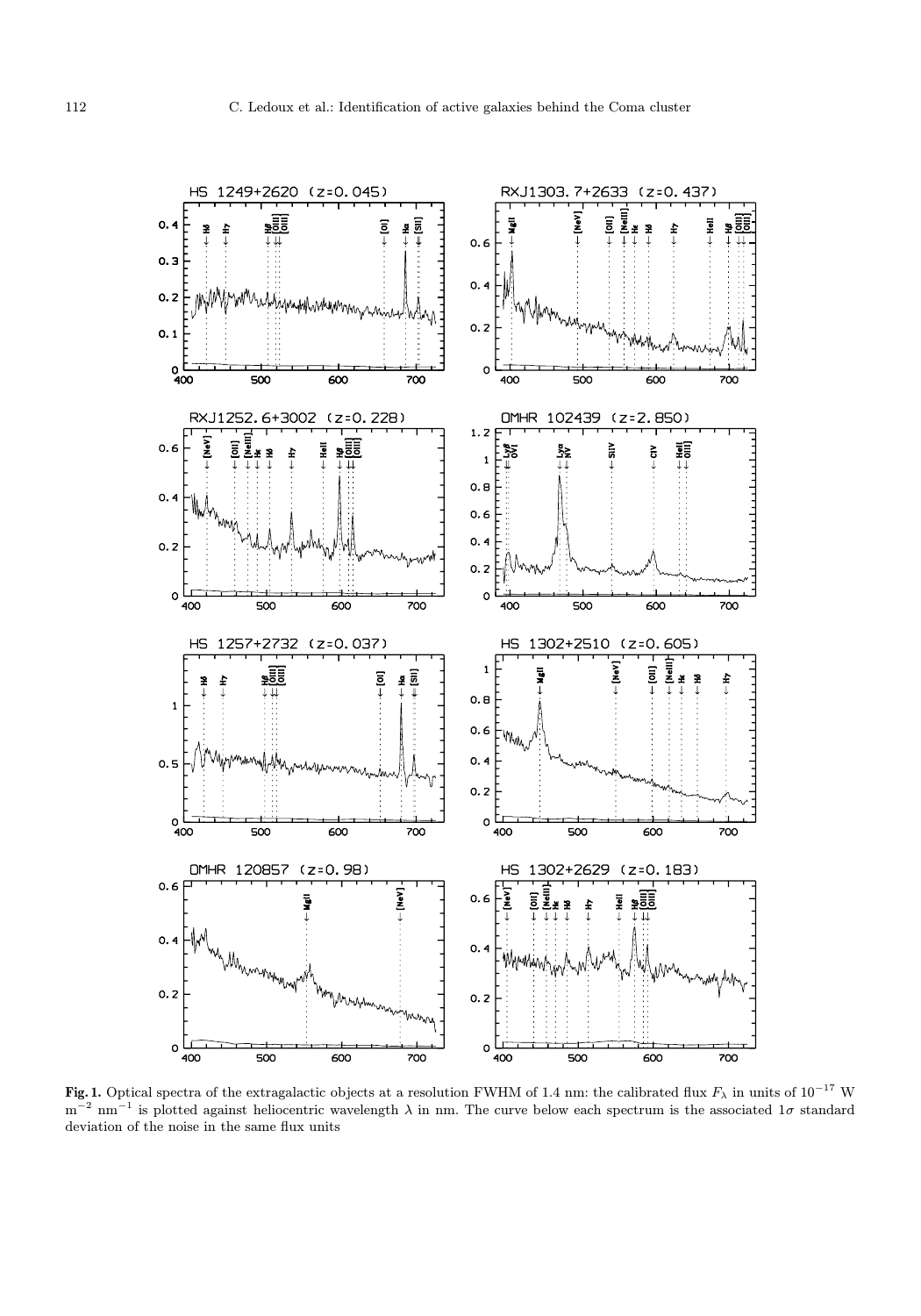

Fig. 1. continued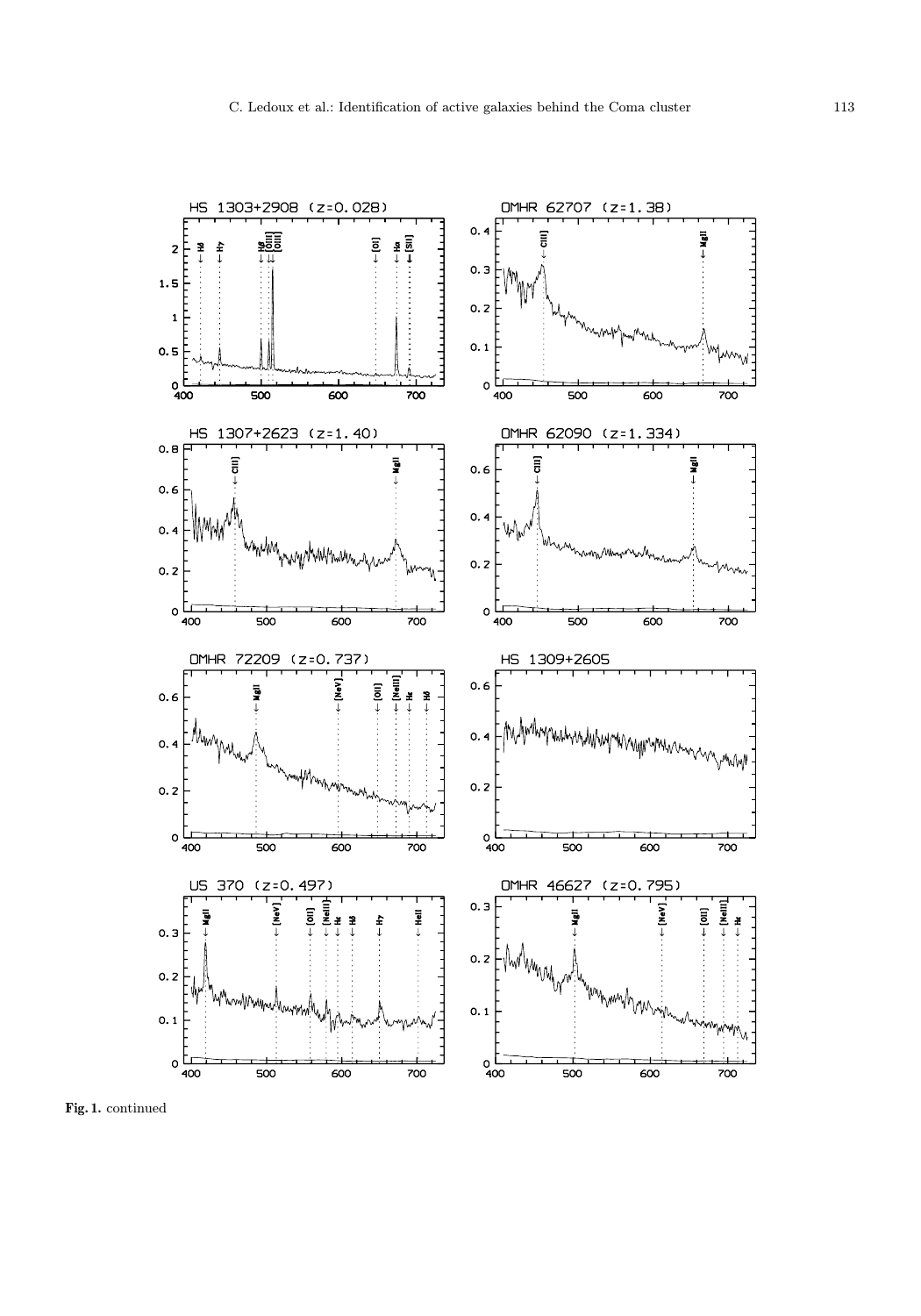

The projected impact parameters (Col. 6) range from 0.8 to about 4.7  $h^{-1}$  Mpc, and therefore probe the cluster from the inner Abell radius all the way out to the low-density environment and large-scale filaments. The wavelength and flux calibrated 1-D spectra are displayed in Fig. 1. The mean signal-to-noise ratio has been computed as a function of wavelength from the photon statistics after subtraction of the spectral lines in the normalized spectrum. Besides the stellar objects (which are dealt with in a separate paper), we discovered 16 new emission-line objects, a BL Lac candidate and an elliptical galaxy. We confirmed the redshift of the QSO US 370. The emission-line objects consist of 9 quasars, 3 Seyfert 1 and 4 Hii-region galaxies (see below). We included HS 1309+2605 as a BL Lac candidate because none of the usual stellar absorption features could be detected in the slit spectrum (see Fig. 1). However there has been no radio detection (Kim et al. 1994; Kim 1994) and the signal-to-noise ratio in our optical spectrum is insufficient

for a final decision. The normal galaxy HS 1312+2651 was originally classified as a "Narrow Emission" object according to the objective-prism spectrum, but the emission feature could not be confirmed.

Twelve emission-line objects show broad permitted emission lines and should be quasars or Seyfert 1 galaxies. We adopt the definition by Véron-Cetty  $&$  Véron (1998) of a quasar as a star-like object, or an object with a starlike nucleus, brighter than the absolute B-band magnitude of  $-21.5 + 5 \log h$ . We have made a distinction between QSOs and Seyfert 1 galaxies on the basis of this definition, and calculated the absolute B-band magnitude  $M_B$ of all the objects in Table 1 (Col. 10). Note that no Kcorrection was applied since it is usually of the same order as the uncertainties in the photometry and/or it does not affect the classification.

Among the Seyfert galaxies, we find several sub-types. RXJ1252.6+3002 belongs to the class of narrow-line Seyfert 1 galaxies (Boller et al. 1996). The intrinsic FWHM of H $\beta$ , around 1150 km s<sup>-1</sup>, is typical for such objects, and it is only slightly larger than that of [OIII] $\lambda$ 500.7. Moreover, the flux ratio of [OIII] $\lambda$ 500.7 to  $H\beta$  is less than unity which rules out the possibility that it is a Seyfert 2 (Shuder & Osterbrock 1981). Additional support for this classification comes from the detection of strong blends of Feii lines in the regions around 457.0 nm and 519.0 nm (Koski 1978). HS 1302+2629 also shows relatively narrow lines, but given its FWHM at  $H\beta$  of  $\simeq 2350 \text{ km s}^{-1}$ , it has to be classified as a classical Seyfert 1 galaxy. Although HS 1312+2735 is obviously a Seyfert 1 galaxy, a Seyfert 1.5 type (Netzer 1990) is still possible given the shape of the  $H\beta$  line.

The intrinsically faintest objects HS 1249+2620, HS 1257+2732, HS 1303+2908 and HS 1312+2644 only show narrow permitted emission lines. In Sect. 5 below, we show that these narrow emission-line galaxies (NELGs) are indeed Hii region (i.e. starburst) galaxies.

## 5. Redshifts and line parameters

Due to the large wavelength coverage of the spectra, more than one emission line is detected in most of the cases of objects classified as QSOs, Seyfert 1 galaxies or NELGs, providing secure identifications. When possible three prominent emission lines were selected, preferentially unresolved features far from the border of the spectra where the wavelength calibration is possibly less reliable. A Gaussian profile was fitted to those lines (see Table 1, Col. 8) so as to determine their centroid, and the AGN's redshift was computed by averaging the redshift of the individual lines. In Table 1 (Col. 9), redshift values are vacuum and given in the heliocentric rest frame. The formal error on them is typically of the order of 0.1 nm or  $\Delta z \sim 10^{-3}$ , except for OMHR 120857 and HS 1307+2623 where one (or two) broad and somewhat asymmetric line(s) lead(s) to a larger centering error (up to  $\Delta z = 0.01$ ).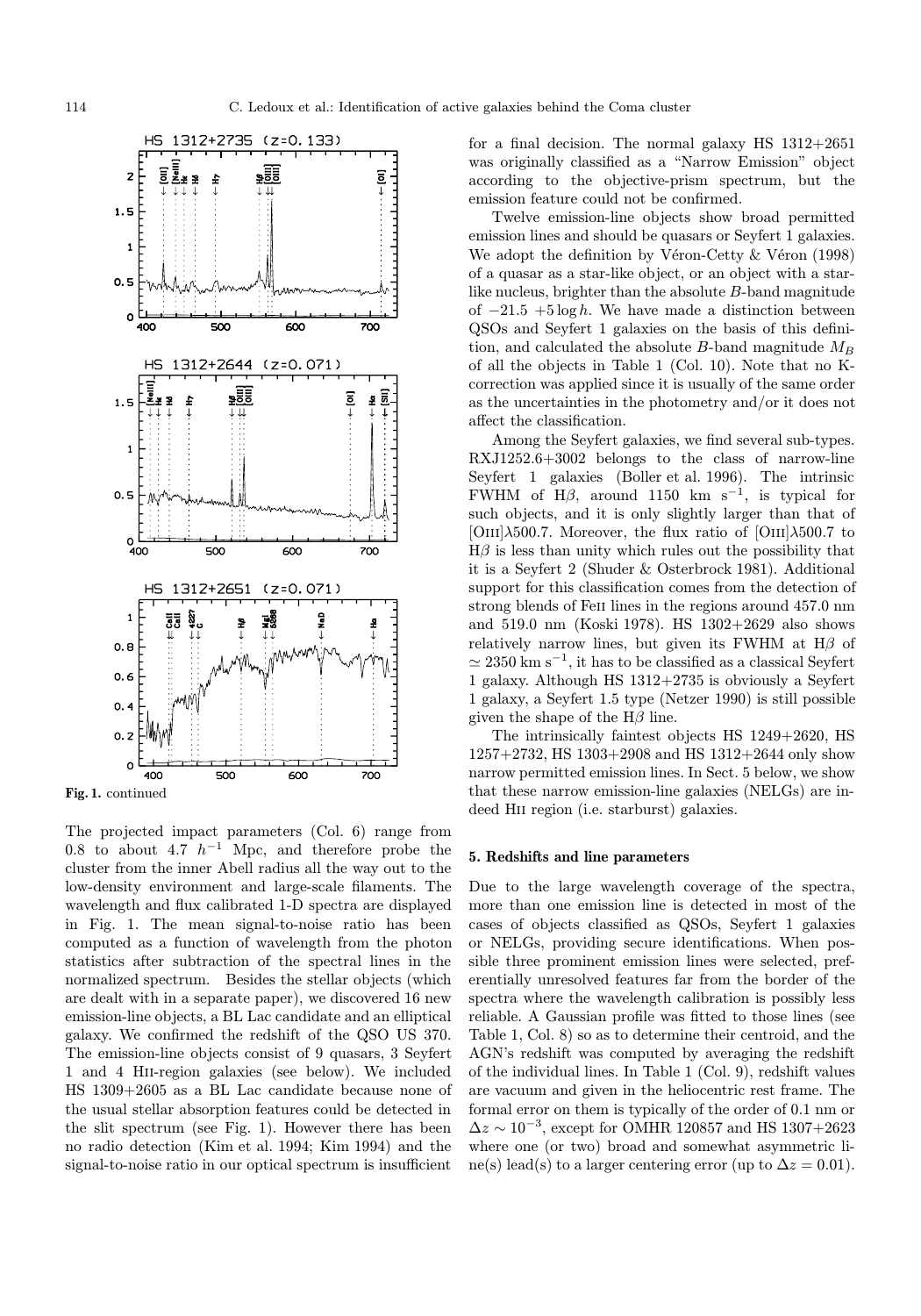Table 1. The sample of confirmed extragalactic sources

| Nr           | Object             | $\alpha$ (J2000)    | $\delta$ (J2000)          | $\theta_{\rm Coma}$ | $\rho_{\rm Coma}^{\rm a}$ | $B^{\rm b}$ | Lines                      | $z_{\rm helio}$   | $M_B^{\rm c}$ | <b>Type</b>  |
|--------------|--------------------|---------------------|---------------------------|---------------------|---------------------------|-------------|----------------------------|-------------------|---------------|--------------|
|              |                    | $(h \, \text{m s})$ | $^{\prime\prime}$ )<br>(° | $(^\circ)$          | $(h^{-1}\text{Mpc})$      |             |                            |                   | $-5 \log h$   |              |
| (1)          | $\left( 2\right)$  | (3)                 | $\left( 4\right)$         | (5)                 | $\left( 6\right)$         | (7)         | (8)                        | $\left( 9\right)$ | (10)          | (11)         |
| $\mathbf{1}$ | HS 1249+2620       | 12 51 54.4          | $+260359$                 | 2.58                | 3.0                       | 17.5        | $H\beta$ , $H\alpha$       | 0.045             | $-18.2$       | $_{\rm HII}$ |
| 2            | RXJ1252.6+3002     | 12 52 37.8          | $+300213$                 | 2.58                | 3.0                       | 18.2        | $H\gamma, H\beta$ , [OIII] | 0.228             | $-21.1$       | NLSy1        |
| 3            | HS 1257+2732       | 13 00 14.4          | $+271649$                 | 0.70                | 0.8                       | 16.0        | [OIII], $H\alpha$          | 0.037             | $-19.2\,$     | Ηп           |
| 4            | <b>OMHR 120857</b> | 13 02 03.1          | $+265809$                 | 1.13                | 1.3                       | 17.1        | MgII                       | 0.98:             | $-25.6$       | QSO          |
| 5            | RXJ1303.7+2633     | 13 03 46.0          | $+263311$                 | 1.68                | 1.9                       | 17.8        | $MgII, H\gamma, H\beta$    | 0.437             | $-23.0$       | QSO          |
| 6            | <b>OMHR 102439</b> | 13 04 12.0          | $+295349$                 | 2.16                | 2.5                       | 18.1        | $Ly\alpha$ , SiIV, CIV     | 2.850             | $-27.2$       | QSO          |
|              | $HS$ 1302+2510     | 13 04 51.3          | $+245447$                 | 3.27                | 3.8                       | 17.4        | $MgII,$ [OII]              | 0.605             | $-24.1$       | QSO          |
| 8            | HS 1302+2629       | 13 05 16.7          | $+26$ 13 03               | 2.15                | 2.5                       | 17.6        | $H\gamma, H\beta$ , [OIII] | 0.183             | $-21.2$       | $S_{y1}$     |
| 9            | HS 1303+2908       | 13 05 45.1          | $+285212$                 | 1.60                | 1.8                       | 16.8        | $H\beta$ , [OIII]          | 0.028             | $-17.8$       | Ηп           |
| 10           | $HS$ 1307+2623     | 13 09 28.8          | $+260748$                 | 2.85                | 3.3                       | 17.7        | $CIII$ , MgII              | 1.40              | $-25.8$       | QSO          |
| 11           | <b>OMHR 72209</b>  | 13 09 44.9          | $+28\;27\;35$             | 2.26                | $2.6\,$                   | 17.9        | MgII                       | 0.737:            | $-24.1$       | QSO          |
| 12           | $US 370^d$         | 13 10 28.1          | $+280838$                 | 2.38                | 2.7                       | 17.9        | $MgII,$ [Nev],[OII]        | 0.497             | $-23.2$       | QSO          |
| 13           | <b>OMHR 62707</b>  | 13 10 59.0          | $+300107$                 | 3.20                | 3.7                       | 18.1        | $CIII$ , MgII              | 1.38              | $-25.4$       | QSO          |
| 14           | <b>OMHR 62090</b>  | 13 11 28.4          | $+310551$                 | 4.04                | 4.7                       | 18.0        | $CIII$ , MgII              | 1.334             | $-25.4$       | QSO          |
| 15           | HS 1309+2605       | 13 12 19.2          | $+254958$                 | 3.53                | 4.1                       | 17.8        | $\ddotsc$                  | $\cdots$          | $\cdots$      | BL Lac:      |
| 16           | <b>OMHR 46627</b>  | 13 13 36.2          | $+295815$                 | 3.64                | 4.2                       | 18.1        | MgII                       | 0.795:            | $-24.1$       | QSO          |
| 17           | $HS$ 1312+2735     | 13 14 23.5          | $+271920$                 | 3.31                | 3.8                       | 17.2        | [OIII]                     | 0.133             | $-20.9$       | $S_{y1}$     |
| 18           | HS 1312+2644       | 13 14 31.9          | $+262831$                 | 3.62                | 4.2                       | 17.0        | $H\beta$ , [OIII]          | 0.071             | $-19.7$       | $_{\rm HII}$ |
| 19           | $HS$ 1312+2651     | 13 15 02.1          | $+263543$                 | 3.67                | 4.2                       | 17.4        | $H\beta$ , MgI, H $\alpha$ | 0.071             | $-19.3$       | E            |

<sup>a</sup> Adopting  $\langle z_{\text{Coma}} \rangle = 6853 \text{ km s}^{-1}$ .

<sup>b</sup> The magnitudes of the HQS and RASS sources were determined on the objective-prism plates and may have errors up to 0.5 mag; the OMHR sources have typical errors in  $B$  of 0.1 mag.

<sup>c</sup> No K-correction is applied.

<sup>d</sup> Usher (1981).

Table 2 displays the measurements of the line parameters for the entire sample of emission-line objects. The numbers of Col. 1 are the same as in Col. 1 of Table 1. The equivalent width  $W_{\lambda_r}$  of the detected lines (Col. 3) and their full width at half-maximum FWHM (Col. 4) are both corrected from redshift (rest frame values); FWHM is in addition corrected for the instrumental response. No FWHM value is given for unresolved lines.

The classification of the NELGs can be made on the basis of diagnostic diagrams which discriminate between different physical processes (Baldwin et al. 1981): either photoionization by a non-thermal power-law continuum in a narrow-line AGN (i.e. Seyfert 2 galaxies and LINERS), or photoionization due to UV photons emitted by hot OB stars (i.e. Hii region galaxies). We have computed flux ratios for the most important diagnostic lines (Veilleux & Osterbrock 1987). Criteria involving ratios between adjacent lines were used to get rid as much as possible of extinction problems. From the  $\text{[OIII]/H}\beta - \text{[SII]/H}\alpha$  diagram, all 4 NELGs turn out to be unambiguously objects with a Hii-like spectrum. The diagnostics based on [OIII]/H $\beta$  – [NII]/H $\alpha$  and  $\text{[OIII]/H}\beta - \text{[OII]/H}\alpha$  diagrams are a bit less certain given the errors in the measured fluxes, but give results which are consistent with this classification.

# 6. Discussion

The selection of HQS candidates led to an efficiency of  $29\% \pm 10\%$  taking into account the probable BL Lac object HS 1309+2605. Similarly, the  $U - V \leq 0$  OMHR candidates with undetected proper motion gave a success rate for identified QSOs of  $33\% \pm 14\%$ .

The OMHR selection actually gives a success rate of  $54\% \pm 14\%$  if the 8 previously known QSOs falling under the same selection criteria are included, which is a good score for this range of (bright) optical magnitudes. Similarly, deep pointed ROSAT surveys towards low galactic neutral hydrogen column density regions (Shanks et al. 1991; Hasinger et al. 1993, 1994) give a selection of AGNs in X-rays that is very successful with typical efficiencies of up to  $\sim 60\%$  (Zickgraf et al. 1997). We also note that the fact that all OMHR targets are either stars or bona fide QSOs confirms the quality of the diffuse-object rejection by Moreau & Reboul (1995).

Out of a total of 51 selected candidates, 16 new active galaxies (AGNs and Hii region galaxies) have been identified, and a probable BL Lac object discovered. This leads to a  $33\% \pm 8\%$  global selection efficiency. Compared to the catalogue of Véron-Cetty  $&$  Véron (1998), the number of confirmed QSOs/AGNs brighter than 18th magnitude<sup>1</sup> has increased by 22% within the inner 2<sup>°</sup>,

 $^{\rm 1}$  Note however that some sources are ambiguous, like BG 57 27, BG 57 49 and BG 57 42.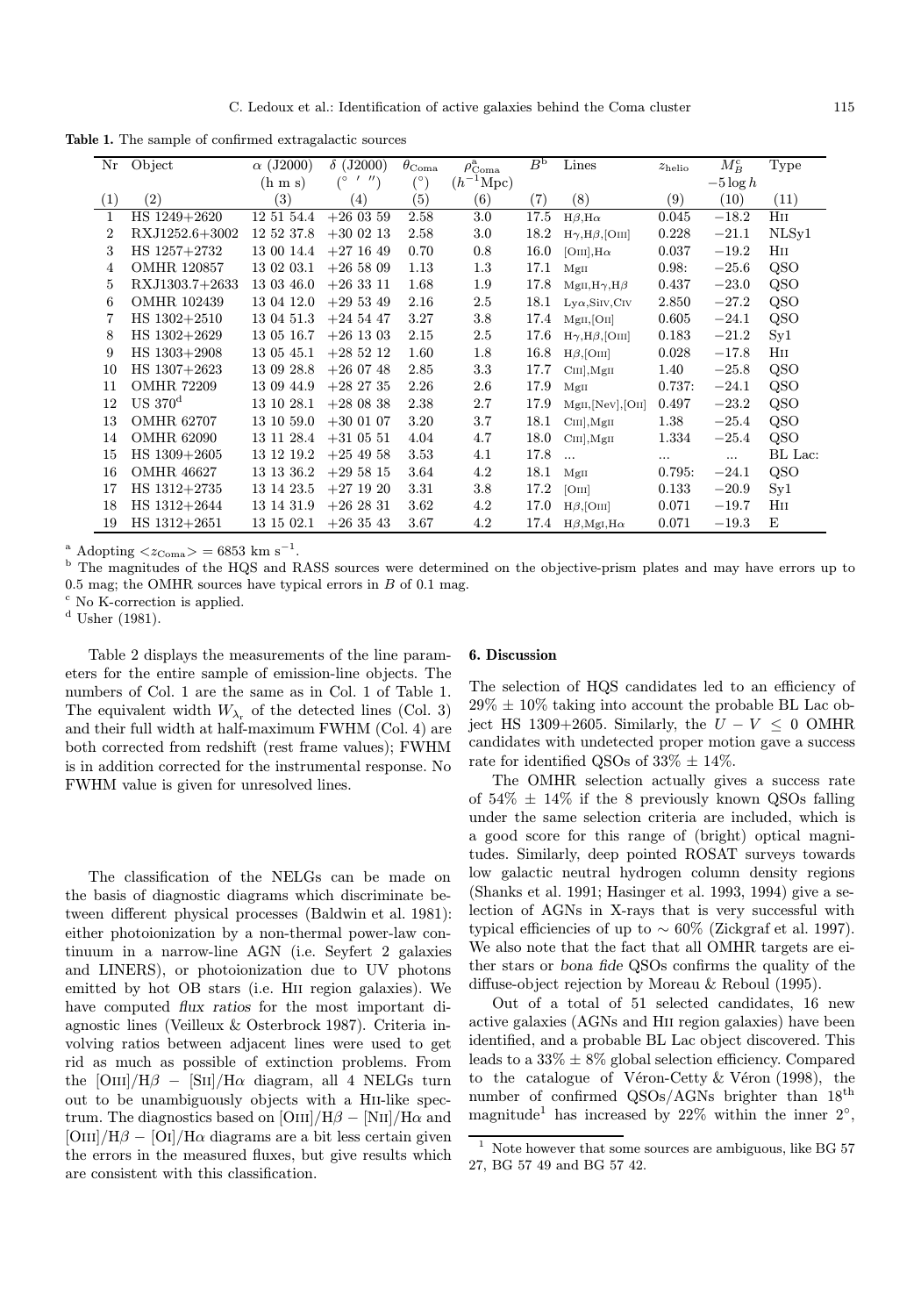Table 2. Emission-line measurements

| Nr                      | $\lambda_{\rm helio}$ | $\overline{W_{\lambda}}_{\rm r}$ | $FWHM$ $S/N$  |        | Transition          |       | Nr               | $\lambda_{\rm helio}$ | $\overline{W_{\lambda_{\mathbf{r}}}}$ | FWHM          | S/N    | Transition |             |
|-------------------------|-----------------------|----------------------------------|---------------|--------|---------------------|-------|------------------|-----------------------|---------------------------------------|---------------|--------|------------|-------------|
|                         | (nm)                  | (nm)                             | $(km s^{-1})$ |        |                     |       |                  | (nm)                  | (nm)                                  | $(km s^{-1})$ |        |            |             |
| (1)                     | (2)                   | (3)                              | (4)           | (5)    | (6)                 |       | (1)              | (2)                   | (3)                                   | (4)           | (5)    | (6)        |             |
| 1                       | 508.0                 | 0.4                              | .             | 16     | $H\beta$            |       | 9                | 499.8                 | 3.0                                   | .             | 21     | $H\beta$   |             |
| $\mathbf{1}$            | $523.5\,$             | $\rm 0.2$                        | 987           | 16     | [OIII]              | 500.7 | $\boldsymbol{9}$ | 509.9                 | 3.4                                   | .             | 20     | [OIII]     | $\rm 495.9$ |
| $\mathbf{1}$            | 686.2                 | 3.1                              | 550           | 20     | $H\alpha$           |       | 9                | 514.7                 | 11.7                                  | .             | 18     | [OIII]     | 500.7       |
| $\mathbf{1}$            | 702.9                 | 1.1                              | 1023          | 20     | [SII]               | 672.5 | $\boldsymbol{9}$ | 674.5                 | 11.1                                  | .             | 25     | $H\alpha$  |             |
| $\overline{2}$          | 420.3                 | 0.4                              | 1308          | 14     | [Nev]               | 342.6 | 9                | 691.0                 | 1.8                                   | 733           | 24     | [SII]      | $672.5\,$   |
| $\overline{2}$          | 504.2                 | 1.0                              | 1264          | 16     | $H\delta$           |       | 10               | 456.2                 | $\!3.2\!$                             | 7306*         | 15     | CIII       | 1909        |
| $\overline{2}$          | 533.4                 | 2.4                              | 1549          | 15     | $H\gamma$           |       | 10               | 673.0                 | 2.1                                   | 2101          | 18     | MgII       | 279.8       |
| $\overline{2}$          | 597.0                 | 6.8                              | 1146          | $15\,$ | $H\beta$            |       | 11               | 486.1                 | $2.9\,$                               | 5948          | 34     | MgII       | $279.8\,$   |
| $\overline{2}$          | 614.7                 | 2.7                              | 1090          | 20     | [OIII]              | 500.7 | 12               | 418.9                 | $3.5\,$                               | 1628          | 13     | MgII       | 279.8       |
| 3                       | 504.0                 | 0.6                              | 746           | 13     | $H\beta$            |       | 12               | 513.0                 | $0.6\,$                               | $\cdots$      | 20     | [NeV]      | 342.6       |
| 3                       | 519.5                 | 0.4                              | 842           | 13     | [OIII]              | 500.7 | 12               | 558.5                 | 0.8                                   | 858           | 14     | [OII]      | 372.7       |
| 3                       | 680.9                 | 4.1                              | 1040          | 31     | $H\alpha$           |       | 12               | 579.8                 | 0.5                                   | $\ldots$      | 13     | [NeIII]    | 386.9       |
| 3                       | 697.2                 | 1.1                              | 829           | $25\,$ | [SII]               | 672.5 | 12               | 615.1                 | 0.8                                   | 2041          | 12     | $H\delta$  |             |
| $\overline{4}$          | 553.4                 | 3.1                              | 6368          | 15     | MgII                | 279.8 | 12               | 651.8                 | 2.1                                   | 2018          | 19     | $H\gamma$  |             |
| $\bf 5$                 | 402.2                 | 2.3                              | 1912          | 14     | MgII                | 279.8 | 13               | 452.5                 | $2.3\,$                               | 4206          | 27     | CIII       | 190.9       |
| $\overline{5}$          | 623.8                 | $3.8\,$                          | 2561          | $17\,$ | $H\gamma$           |       | 13               | 666.8                 | $1.0\,$                               | 1147          | $20\,$ | MgII       | 279.8       |
| 5                       | 698.9                 | 8.0                              | 2728          | 12     | $H\beta$            |       | 14               | 445.5                 | 3.0                                   | 2641          | 25     | CIII       | 190.9       |
| 5                       | 712.2                 | 1.5                              | $771\,$       | 12     | [OIII]              | 495.9 | 14               | 653.3                 | 0.9                                   | 1586          | 30     | MgII       | 279.8       |
| $\bf 5$                 | 718.9                 | $2.4\,$                          | 431           | $12\,$ | [OIII]              | 500.7 | 16               | $502.5\,$             | $2.0\,$                               | 1774          | 19     | MgII       | $279.8\,$   |
| $\,6$                   | 397.5                 | 1.0                              | 871           | 12     | $Ly\beta$           |       | 17               | 422.7                 | 1.6                                   | $\cdots$      | 13     | [OII]      | 372.7       |
| $\,6$                   | 468.2                 | 10.5                             | 2268*         | 16     | $_{\rm Ly\alpha}$   |       | 17               | 438.5                 | 1.1                                   | 1344          | 14     | [NeIII]    | 386.9       |
| $\,6\,$                 | 539.2                 | 0.4                              | 1179          | 22     | Sirv                | 140.0 | 17               | 461.5                 | $1.5\,$                               | 3277          | 16     | $H\delta$  |             |
| $\,6\,$                 | 595.7                 | 2.3                              | 974           | 19     | $C_{IV}$            | 154.9 | 17               | 493.2                 | 2.1                                   | 2878          | 14     | $H\gamma$  |             |
| $\overline{\mathbf{7}}$ | 449.2                 | 4.7                              | $4028^\ast$   | $35\,$ | MgII                | 279.8 | 17               | $551.3\,$             | $3.6\,$                               | 3485          | 19     | $H\beta$   |             |
| 7                       | 598.0                 | 0.1                              | 662           | 21     | [OII]               | 372.7 | 17               | 562.1                 | $2.6\,$                               | .             | 18     | [OIII]     | 495.9       |
| $\overline{\mathbf{7}}$ | 697.8                 | 1.1                              | 2020          | 16     | $H\gamma$           |       | 17               | 567.7                 | $5.8\,$                               | .             | 17     | [OIII]     | 500.7       |
| $\,8\,$                 | 485.0                 | 0.7                              | 2619          | 19     | $H\delta$           |       | 17               | 714.6                 | $0.7\,$                               | 667           | 13     | [OI]       | 630.0       |
| 8                       | 514.1                 | 1.3                              | 2521          | 17     | $H\gamma$           |       | 18               | 465.2                 | $\rm 0.3$                             | .             | 15     | $H\gamma$  |             |
| $\,8\,$                 | 574.8                 | 3.0                              | 2347          | 18     | $H\beta$            |       | 18               | 520.8                 | $1.3\,$                               | .             | 28     | $H\beta$   |             |
| $\,8\,$                 | 591.9                 | 0.9                              | 1137          | 22     | [OIII]              | 500.7 | 18               | 531.4                 | $\rm 0.8$                             | .             | 29     | [OIII]     | 495.9       |
| 9                       | 397.7                 | 0.6                              | .             | 19     | [N <sub>eff</sub> ] | 386.9 | 18               | 536.5                 | $2.3\,$                               | .             | 31     | [OIII]     | 500.7       |
| 9                       | 421.9                 | 0.3                              | .             | 19     | $H\delta$           |       | 18               | 703.2                 | 9.7                                   | 697           | 27     | $H\alpha$  |             |
| 9                       | 446.3                 | 1.6                              | .             | 22     | $H\gamma$           |       | 18               | $720.2\,$             | 1.9                                   | 852           | 33     | [SII]      | 672.5       |

<sup>∗</sup> Gaussian fit inappropriate/impossible for this line.

and by  $36\%$  in the annulus between  $2°$  and  $4°$  (see Fig. 2).

No less than 50 QSOs/AGNs with B or  $V \le 18$ are now available behind Coma within a radius of  $\approx 4°$ of its centre, and they constitute the largest sample of QSOs/AGNs available behind a cluster, with a more uniform coverage from the inner Abell radius to the outskirts related to the large-scale filaments. Figure 2 gives their angular distribution and the positions of galaxies with known redshifts from a variety of surveys (Karachentsev & Kopylov 1990; Huchra et al. 1995; Biviano et al. 1995; Doi et al. 1995; Donas et al. 1995; Colless & Dunn 1996). Note that there are far many more galaxies known in this field (Godwin & Peach 1977; Slezak et al. 1988), whose redshifts are likely to be measured in the near future by the Sloan Digital Sky Survey. Moreover, there are  $\sim 15$  QSO/AGN pairs with separations smaller than 30'. The sample thus provides ideal targets for observation with HST and for optical

monitoring with small/medium-size telescopes to shed some light on the nature of the Lyman- $\alpha$  clouds at low redshift, to study the spatial distribution of the warm gas in and around the Coma cluster of galaxies, and its baryonic dark matter content.

Acknowledgements. We are grateful to A. Biviano, C. Lobo, F. Durret and M. Doi for providing galaxy and star positions in advance of publication, to M.-P. Véron-Cetty for clarifying the status of some rejected quasars, and to the CAI/MAMA team for their kind assistance. This research has made use of the SIMBAD database operated at CDS (Observatoire de Strasbourg, France) and of the NASA/IPAC Extragalactic Database (NED) operated by JPL (California Institute of Technology, U.S.A.). The OMHR survey is supported by the Programme National de Cosmologie (INSU/CNRS, France). The Hamburg Quasar Survey was supported by the Deutsche Forschungsgemeinschaft (DFG) under grants Re 353/11 and 22. The Hamburg/RASS identification project has been funded